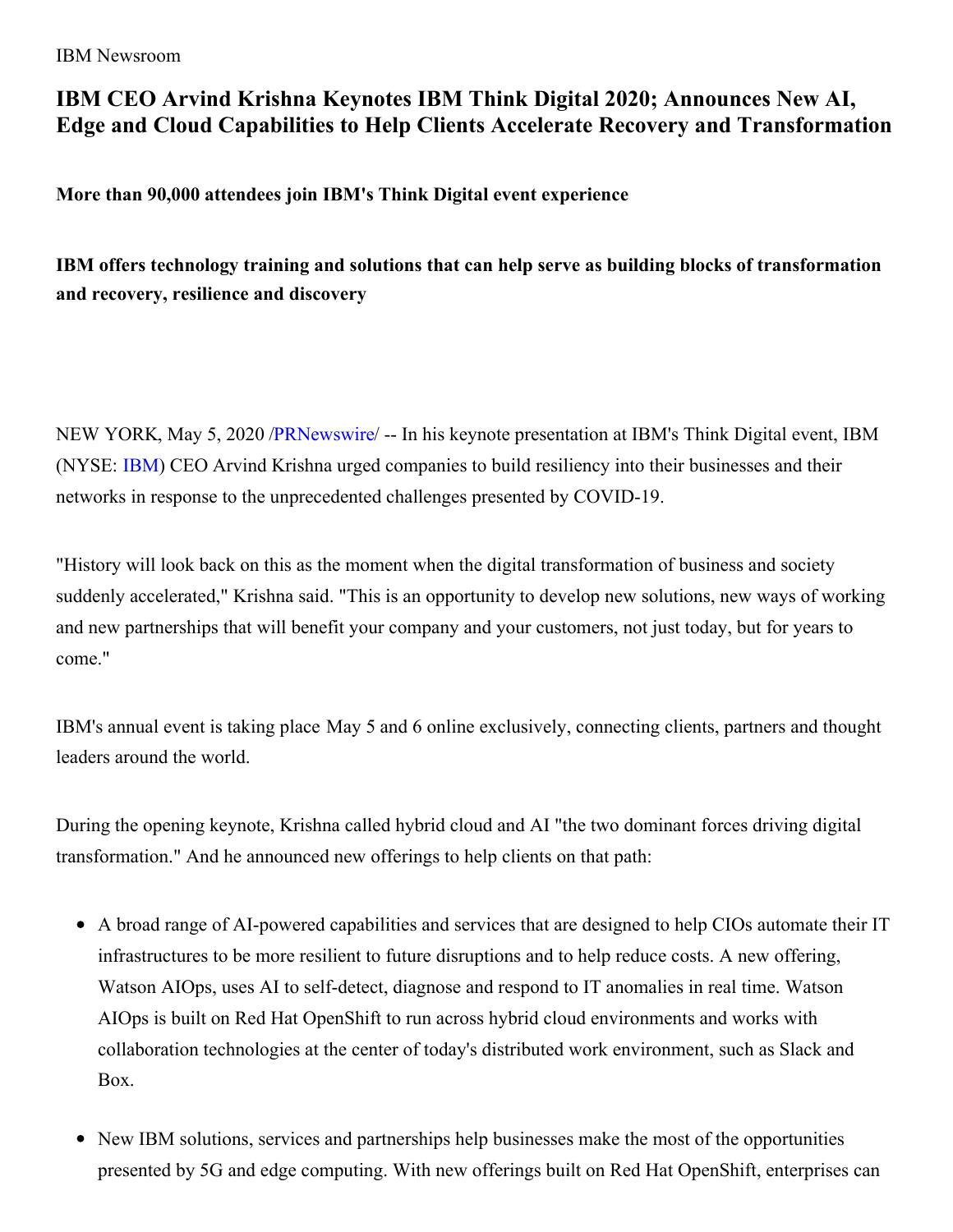autonomously manage workloads across a massive volume of edge devices. Telecommunications providers can quickly orchestrate virtual and container network functions to help them provide new services today and as 5G adoption expands.

The first Independent Software Vendors (ISVs) and Software-as-a-Service (SaaS) providers who intend  $\bullet$ to onboard their offerings to IBM's financial services-ready public cloud. Assima, C3.ai, Finacle, Intellect Design and Thought Machine have committed to delivering their offerings through that platform, giving participating banks an efficient way to ensure they are working with trusted vendors.

"Technology platforms are the basis for competitive advantage in the 21st century," Krishna added. "They will determine how quickly you can pivot to new market opportunities, how well you serve your clients, how much you can scale, and how fast you can respond to a crisis like the one we're facing today."

IBM CEO Arvind Krishna's Think Digital keynote will be available for replay after 11 pm ET on May 5 at [ibm.com/events/think/watch/replays](https://c212.net/c/link/?t=0&l=en&o=2794652-1&h=594198911&u=https%3A%2F%2Fwww.ibm.com%2Fevents%2Fthink%2Fwatch%2Freplays&a=ibm.com%2Fevents%2Fthink%2Fwatch%2Freplays).

## **About IBM Think Digital**

At Think Digital, IBM will discuss the state of business and the role of critical technologies, such as AI and Cloud, as clients accelerate recovery and digital transformation in the wake of COVID-19.

Visit **[www.ibm.com/events/think/watch](https://c212.net/c/link/?t=0&l=en&o=2794652-1&h=230065771&u=http%3A%2F%2Fwww.ibm.com%2Fevents%2Fthink%2Fwatch&a=www.ibm.com%2Fevents%2Fthink%2Fwatch)** for the full schedule and livestream agenda, and to watch all of the programming—including IBM CEO Arvind Krishna's keynote, "The New Essential Technologies for Business,'' on May 5 at 11:15 am ET and 7:15 pm ET.

Follow the conference on Twitter at #think2020 and @ibmlive. For more information, visit the IBM Think 2020 Newsroom, **[newsroom.ibm.com/think](https://c212.net/c/link/?t=0&l=en&o=2794652-1&h=4177476892&u=https%3A%2F%2Fc212.net%2Fc%2Flink%2F%3Ft%3D0%26l%3Den%26o%3D2374480-1%26h%3D1270497638%26u%3Dhttps%253A%252F%252Fnewsroom.ibm.com%252Fthink%26a%3Dhttps%253A%252F%252Fnewsroom.ibm.com%252Fthink&a=newsroom.ibm.com%2Fthink)**.

## **CONTACT:**

Vineeta Durani IBM Communications 347-982-4803 [vineeta.durani@us.ibm.com](mailto:vineeta.durani@us.ibm.com)

SOURCE IBM